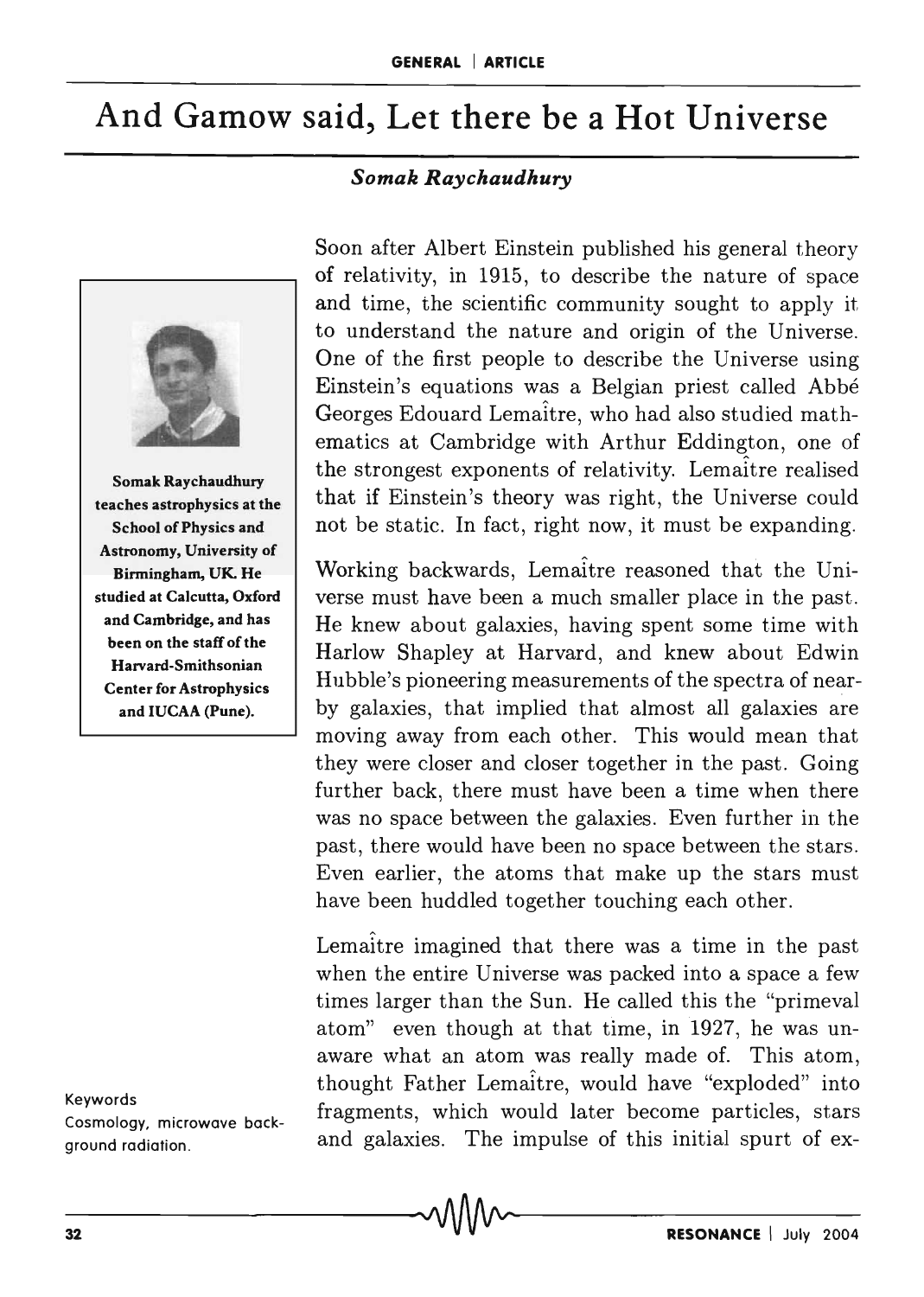pansion would be felt even today, in the form of galaxies moving away from each other as seen by Hubble, though their relative speeds would have been considerably slowed down due to the gravity of matter, much like a stone thrown upwards progressively slows down due to the backward pull of the Earth's gravity.

This proposal caused a sharp reaction from the scientific community of the time. The doyen among theoreticians, Arthur Eddington of Cambridge found this notion unpleasant. Einstein in his heart believed that the Universe is static, and he found the argument of Lemaitre, who was also a Catholic priest, strongly reminiscent of the Christian dogma of Creation. The debate between cosmology and religion took the form of a polemic that would last several decades.

Meanwhile, the most important challenge came from Eddington's successors in Cambridge, who came up with a far more aesthetic theory called the steady state theory. First postulated in 1948 by Fred Hoyle, Hermann Bondi and Thomas Gold, this theory states that the universe had no origin, and that although it does expand, matter is being continuously created in just the right amount so that the overall density of the universe remains' constant. This avoided the unpleasant notion of the Universe being created out of nothing, and thus was far more popular than Lemaitre's notion of the Universe hatching out of a cosmic egg.

In Leningrad, another mathematician named Alexander Friedmann had independently solved Einstein's equations to come to conclusions very similar to those of Lemaitre, but being a pure mathematician hadn't really been interested to make connections with the real Universe, and didn't live to see Hubble's observational confirmation of the expanding Universe. However, he had managed to instill into his PhD student George Gamow an interest in the subject.

Lemaitre realised that if Einstein's theory was right, the Universe could not be static. In fact, right now, it must be expanding.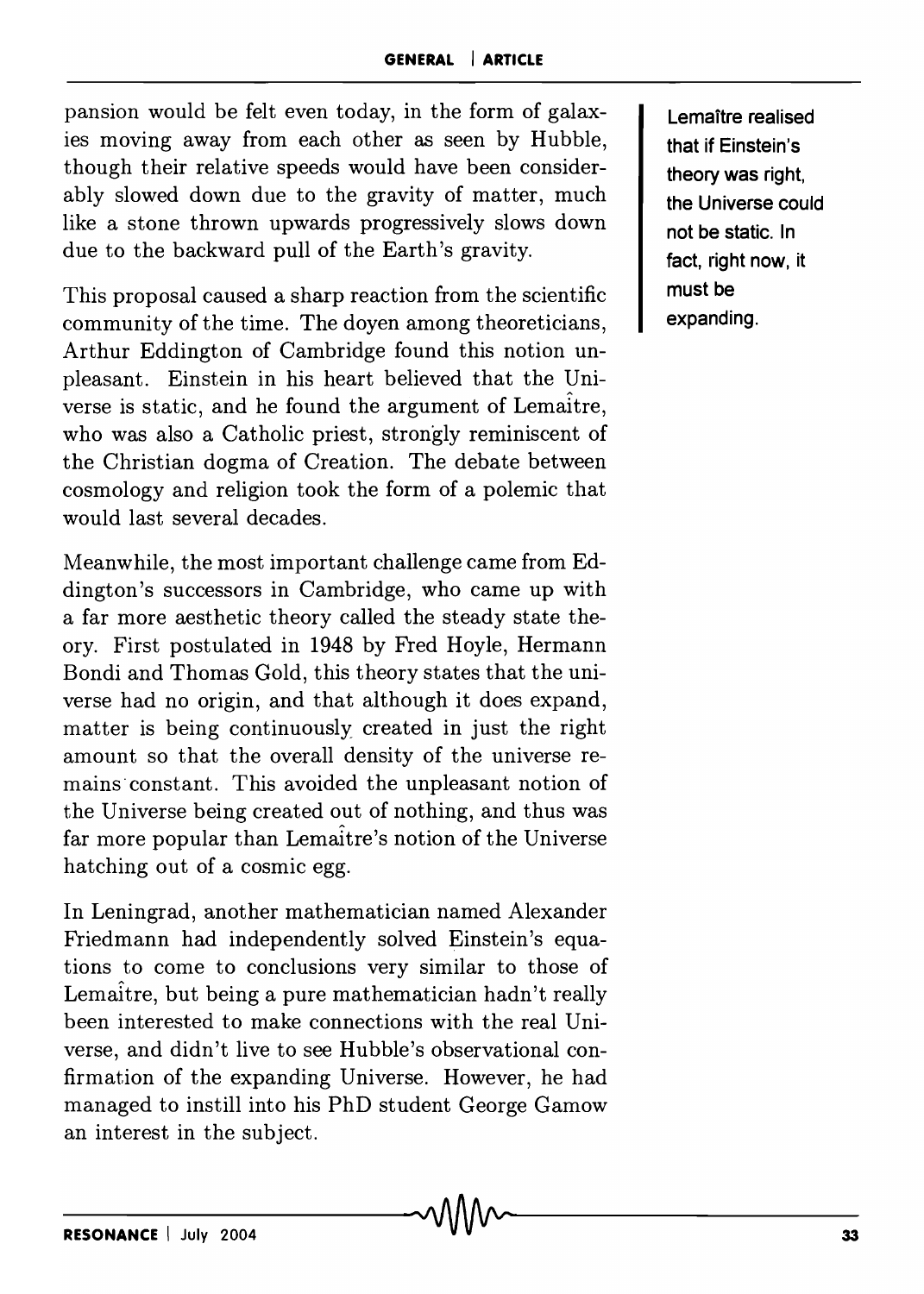Gamow had risen to fame by applying the new-found laws of quantum mechanics to explain the radioactive decay of alpha particles, showing how the alpha particles 'tunnelled' out of atomic nuclei. Gamow had risen to fame by applying the new-found laws of quantum mechanics to explain the radioactive decay of alpha particles, showing how the alpha particles 'tunnelled' out of atomic nuclei. As a result, he found himself invited to Rutherford's Cavendish laboratory in Cambridge, where he showed, following a similar quantum reasoning, how particles could get *into* the nucleus, thus predicting that firing protons into atomic nuclei at energies nearing a million electron volts would trigger artificial nuclear decay.

The energies involved here have to be very high since both the proton and the atomic nucleus are positively charged, and so would naturally repel each other. Ruther ford's students, Cockcroft and Walton, followed this idea and built the first particle accelerator to achieve this. However, the idea of banging nuclei against each other hard enough to overcome their repulsive elctrical force had given Gamow another, much bigger idea. This concerned the state of the new-born Universe, just after the Big Bang.

# Fusion, not Fission

Lemaitre had suggested that after starting off as the 'primeval atom', the Universe would split into subatomic particles by repeated fission. Yet, spectra of stars and galaxies showed that most of the Universe is made of the two simplest elements, hydrogen and helium. Hydrogen has just a proton for a nucleus, with an electron around it, and the helium nucleus has two protons and two neutrons, with two electrons whizzing around. If Lemaitre's primordial atom broke up into smaller particles, why would most of it be in such simple form? Gamow set about making up the Universe the other way around. The Universe would have to evolve not through fission, but fusion. If you start with a proton, which is a hydrogen nucleus, you explain three-quarters of the Universe straight away.  $\sim$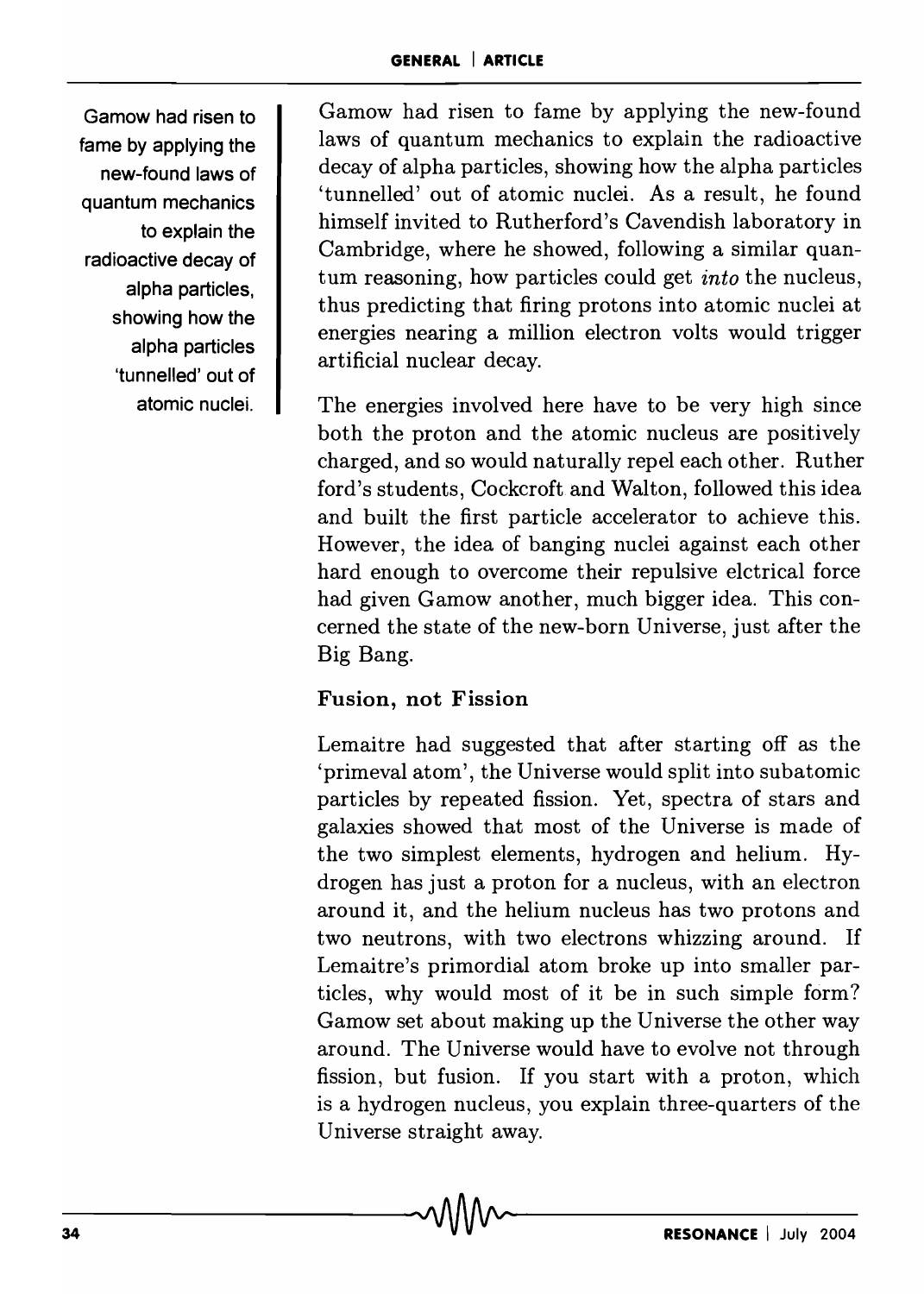The proton is a very stable particle, but if you leave a neutron around, it would spontaneously turn ('decay') into a proton and an electron with a half-life of thirteen minutes. So if the Universe started off with protons and neutrons, having a Universe that is predominantly made of hydrogen doesn't sound unlikely. So where did the other elements come from? After Gamow had left Soviet Russia and taken up his first long-term appointment at George Washington University in the USA, he assigned this problem to his graduate student, Ralph Alpher.

Together, the basic idea they developed is as follows. The Universe started from a 'singular state' when its density and temperature were practically infinite. As the Universe expands, it cools, and also gets less dense, because of course as the volume of the Universe increases, no new matter is being created. So, in the past, the Universe must have been hotter and denser. Instead of a 'cosmic egg', the early protons, neutrons and electrons must have been swimming around in this very hot, very dense 'primordial soup', a few minutes after the birth of the Universe. Gamow named this state "Ylem" a word he found in the Webster's dictionary to mean 'the first substance'.

Since the newborn Universe was so small, there was little available space, and the particles must have been colliding very often. Gamow's theory of colliding particles could then be applied to show that under these very special and ephemeral conditions, a proton and a neutron would overcome electrostatic repulsion and stick together to form the deuterium nucleus, or the tritium nucleus could form from one proton and two neutrons. Tritium is unstable, so one neutron breaks down to form a proton, spitting out an electron in the process. Now we have two protons and a neutron in the nucleus, and all it now needs is to capture another neutron to become the helium nucleus, the element after hydrogen in the periodic table. Frequent collisions made this possi-

Gamow named this state "Ylem" a word he found in the Webster's dictionary to mean 'the first substance'.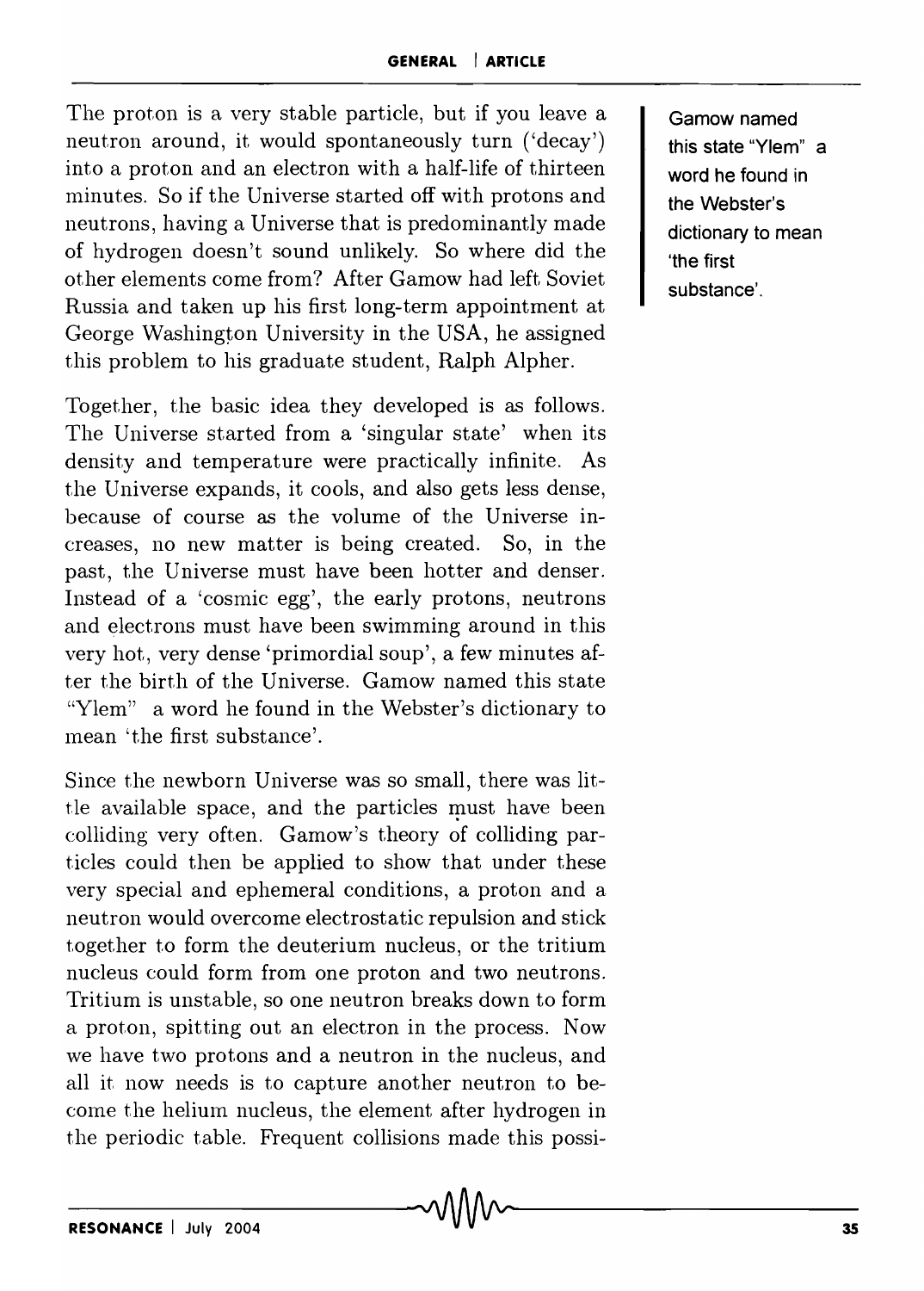ble in the primordial soup. So helium has been made from hydrogen, thus accounting for 99% of the visible matter in the Universe. Nevertheless, it was here that Gamow's theory got stuck.

### Climbing the Periodic Table

The helium nucleus is of course the alpha particle, which had earlier brought fame to Gamow in the physics community. It is one of the naturally occurring by-products of radioactivity because it is a remarkably stable particle, and there is no stable nucleus with five particles. So it looked like the rest of elements could not be made by the above process.

However, Alpher's PhD thesis with Gamow worked out that the chain could move on by the alpha particle being struck simultaneously by two particles (neutron or proton) to produce higher elements, and continue making up heavier elements. When submitting this work to the *Physical Review,* Gamow played his most famous scientific joke. "It seemed unfair to the Greek alphabet to have the article signed by Alpher and Gamow only" he later wrote in his book *The Creation of the Universe,* "so the name of Hans A Bethe was inserted." This paper, which is the first detailed exposition of the physics of the Universe immediately after the Big Bang, has since then been known as the 'alpha, beta, gamma' paper.

In the same year (1948) Hoyle, Bondi and Gold published their alternative scenario for the Universe, that of an expanding steady state. Ironically, it was Hoyle who would later show how to make the heavier elements in the Universe, not in the primordial soup but much later in stars, from the hydrogen and helium cooked up in Gamow's early Universe. For the next twenty years, the two theories, represented by Gamow and Hoyle, remained rivals, with the Steady State Universe being more popular because of its avoidance of the initial sin-

The paper by Alpher and Gamow, which is the first detailed exposition of the physics of the Universe immediately after the Big Bang, is known as the 'alpha, beta, gamma' paper.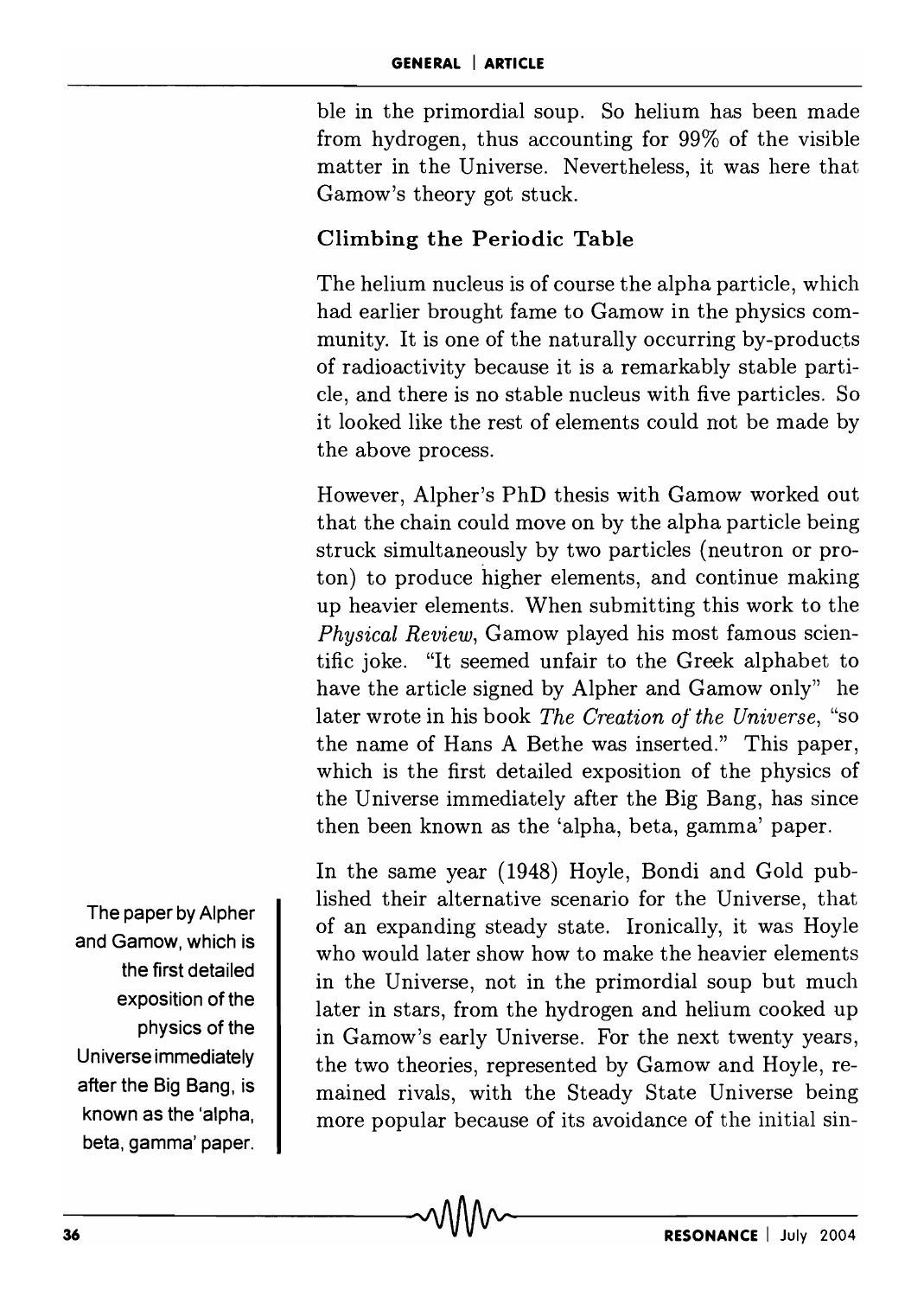gularity. In a BBC radio programme in the 19508, it was Fred Hoyle who jokingly referred to Gamow's theory of the creation of the Universe as the 'Big Bang' The name stuck.

### Cold Soup - Billions of Years Old

Which describes better the history of the Universe -Big Bang or Steady State? To both camps, the theories were abstract mathematical games: nobody knew how to experimentally resolve the debate. But Gamow had a prediction. As the Universe gets bigger and colder, there will be a lot of the primordial soup left, and it will be rather cold.

Gamow carried out a very rough but clever calculation, without the use of his complicated nucleosynthesis ideas, and came up with a value of 7 degrees Kelvin for the current temperature of the primordial soup (see *Box 1).*  His ex-student Alpher, along with Robert Herman, subsequently calculated this properly, such that the right

### Box 1. How Gamow Calculated the Temperature of the Cosmic Microwave Background

Long before anybody else, George Gamow estimated the temperature of the remnant of the 'primordial soup' using very basic physics. He might have been lucky with some of the numbers he had chosen, such that in spite of his ignoring his own theory of early nucleosynthesis, Gamow came up with an estimate of 7 degrees K, in a paper that was published in an obscure Danish journal in 1953.

Gamow started off by imagining the Universe as a sphere filled with matter and radiation, which expands such that its size R grows as  $R \propto t$ .

At the present time, most of the stuff of the Universe is in matter. Early on in its history, when the Universe was much hotter, it must have been dominated by radiation. Somewhere in between, the density of matter  $\rho_{\text{mat}}$  must have been equal to the density of radiation  $\rho_{\text{rad}}$ .

Gamow assumed that the Universe is 3 billion years old (too small by a factor of 4 by current standards), i.e.,  $t_0 = 10^{17}$  seconds, and the current density of matter is  $\rho_{\text{mat}}(t_0) = 10^{-30}$  g cm<sup>-3</sup> (too small by a factor of 8 from current estimates).

*Box* J. *continued. ..*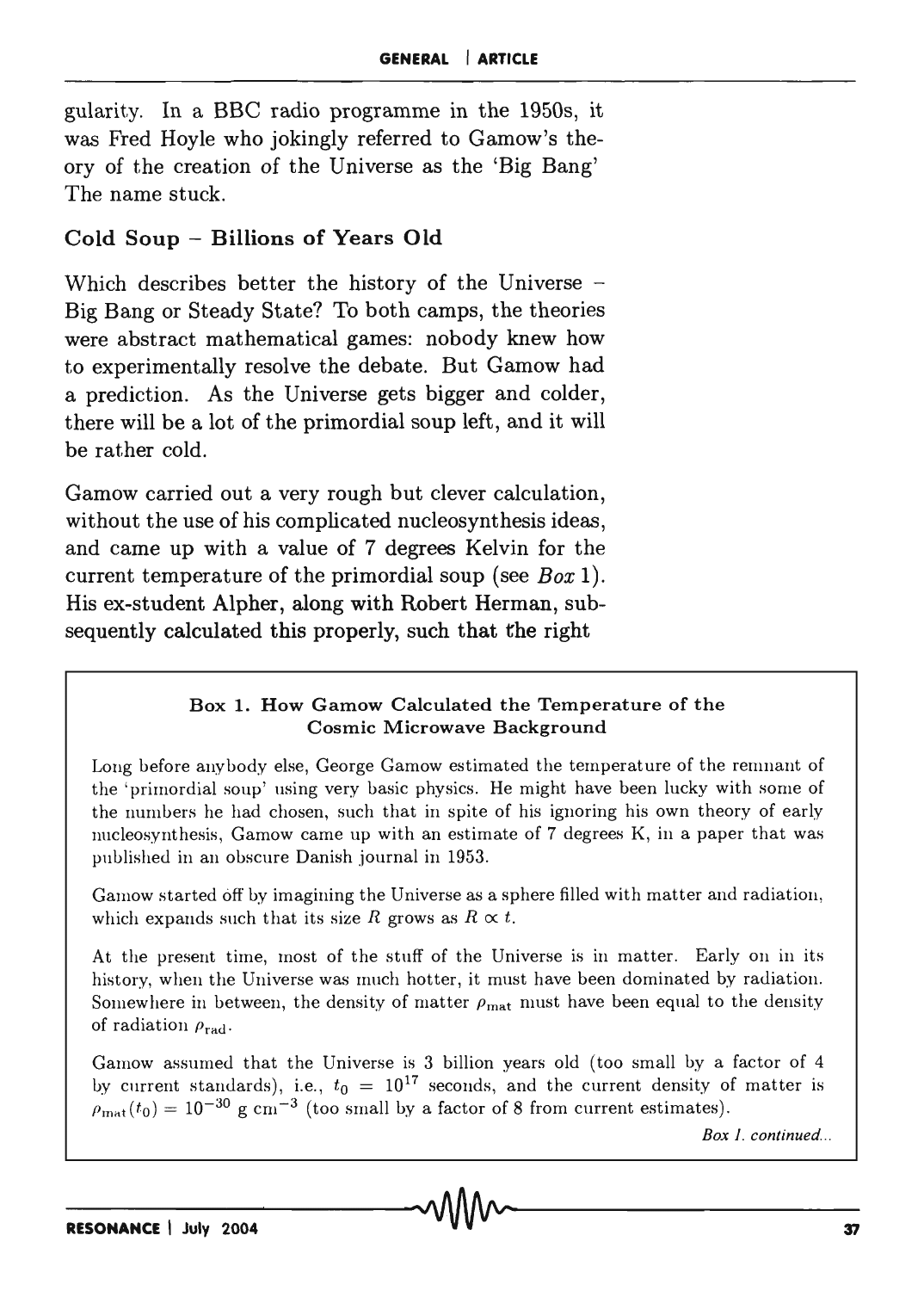As the Universe expands, the total mass of the Universe doesn't change, so the density of matter changes as the volume of the Universe, implying that as a function of time,

$$
\rho_{\rm mat}(t) = \rho_{\rm mat}(t_0) \left(\frac{t_0}{t}\right)^3 = 10^{21} \frac{1}{t^3} \text{ gcm}^{-3}.
$$

In a tour de force, Gamow pulled off a similar calculation about the density of radiation. Since the entire Universe could be safely assumed to be a blackbody, the Stefan-Boltzmann law applies. This means that the energy density of radiation is  $\varepsilon_{\rm rad} = \sigma T^4$ , except that, since  $E = mc^2$ , the corresponding 'mass density' of radiation is  $\rho_{rad} = \sigma T^4/c^2$ .

The Universe expands adiabatically, so the temperature of the radiation in the early radiation-dominated Universe would fall off as  $T \propto 1/R$ , where R is the size of the Universe. Gamow borrowed an approximate result from classical mechanics to show that in the early stages of expansion, the value of R would depend on time as  $R \propto 1/\sqrt{t}$ . Thus, he calculated that the density of radiation would behave as

$$
\rho_{\rm rad}(t) = 4.5 \times 10^5 \frac{1}{t^2} \, \text{gcm}^{-3}.
$$

Thus, Gamow found the age  $t_*$  of the Universe at the time when  $\rho_{rad} (t_*) = \rho_{mat} (t_*)$ , i.e. when the energy density of radiation was the same as that of matter in the Universe, as

$$
t_* = 7.3 \times 10^7
$$
 yr,

which is 73 million years after the Big Bang. At this time, the density would be  $\rho_{\rm rad} \equiv$  $\rho_{\text{mat}} = 9.4 \times 10^{-26} \text{ g cm}^{-3}$ . From the Stefan-Boltzmann law he used above, he could then calculate the temperature at this time to be

$$
T(t_*)=320\mathrm{K}.
$$

It follows from Gamow's initial assumption of the growth of *R* that

$$
T\left(\text{now}\right) = T\left(t_*\right) \left(\frac{t_*}{t_0}\right) = 7\text{K}.
$$

If he had used the currently favoured values of the age of the Universe  $t_0 = 1.2 \times 10^{10}$  yr, and the current density of matter  $\rho_{mat}(t_0) = 8 \times 10^{-30}$  g cm<sup>-3</sup>, he would have got the temperature of CMBR to be about five times larger. His largest soutce of error would have come from his approximate formula of the growth of the early Universe  $R \propto 1/\sqrt{t}$ , something that his student Alpher had done properly later to come to an estimate of 5 degrees K.

#### **Suggested Reading**

- **[1] A D Chemin, Physics-Uspekhi, 37, pp. 813-820,1994.**
- **[2] George Gamow,My** *World Line,* **Viking, New York, 1970.**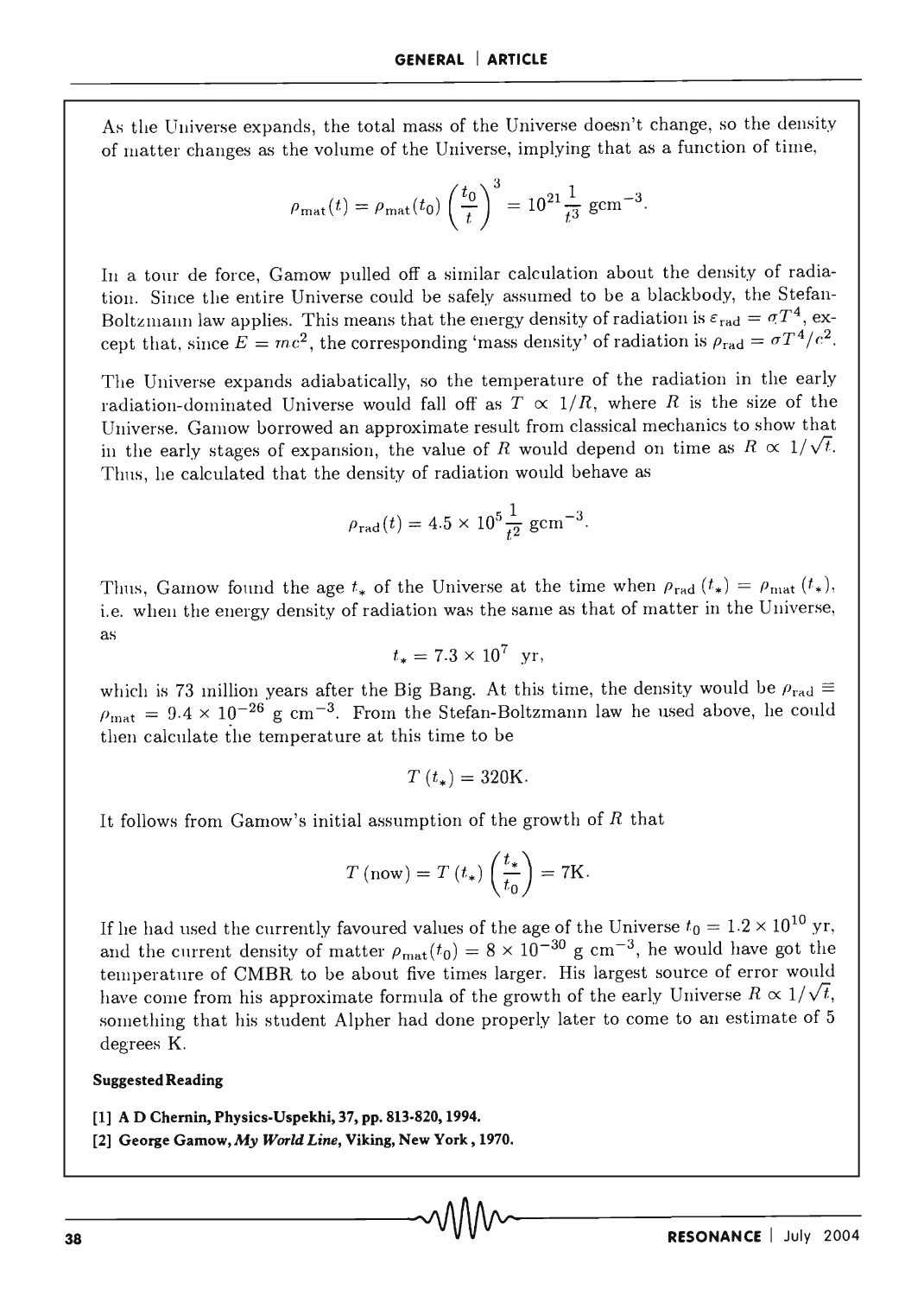proportion of hydrogen to helium was produced in the early Universe, and came up with a very similar prediction: 5 degrees K. This soup would emit blackbody radiation from everywhere in the Universe, since it is equally pervasive in all directions.

Gamow hadn't thought that observing this background radiation would be possible. Looking back, it is evident that many people had come tantalisingly close to confirming Gamow's prediction. In 1940, W 8 Adams and Andrew McKellar had observed spectral lines of the cyanogen radical  $(CN^-)$  in absorption in interstellar space, and had concluded that interstellar clouds must be at a temperature of about *2.3K.* But even Gamow (or Hoyle, who later documented a discussion with Gamow about this observation) did not interpret the coldest temperature encountered in the Universe to be that of the Universe itself.

Robert Dicke of Princeton University had realised that the radiation that was left over from the early Universe would always be like a blackbody, and if the Universe were now at a temperature as Gamow predicted, it would emit mostly microwaves. 80 he developed an instrument to detect microwaves in late 1940s (a design that is still widely used), but could not detect any isotropic radiation, and concluded that the temperature of the Universe must be lower than *20K.* The paper outlining Dicke's measurement appeared in the same volume of *Physical Review* as Gamow's paper on early nucleosynthesis, yet neither realised the connection between the two.

# Pigeon Droppings?

That the temperature of the Universe itself could be measured was thus considered unfeasible until the day two electrical engineers at Bell Labs suspected that their research was being hampered by pigeon droppings. Arno The paper outlining Dicke's measurement appeared in the same volume of Physical Review as Gamow's paper on early nucleosynthesis, yet neither realised the connection between the two.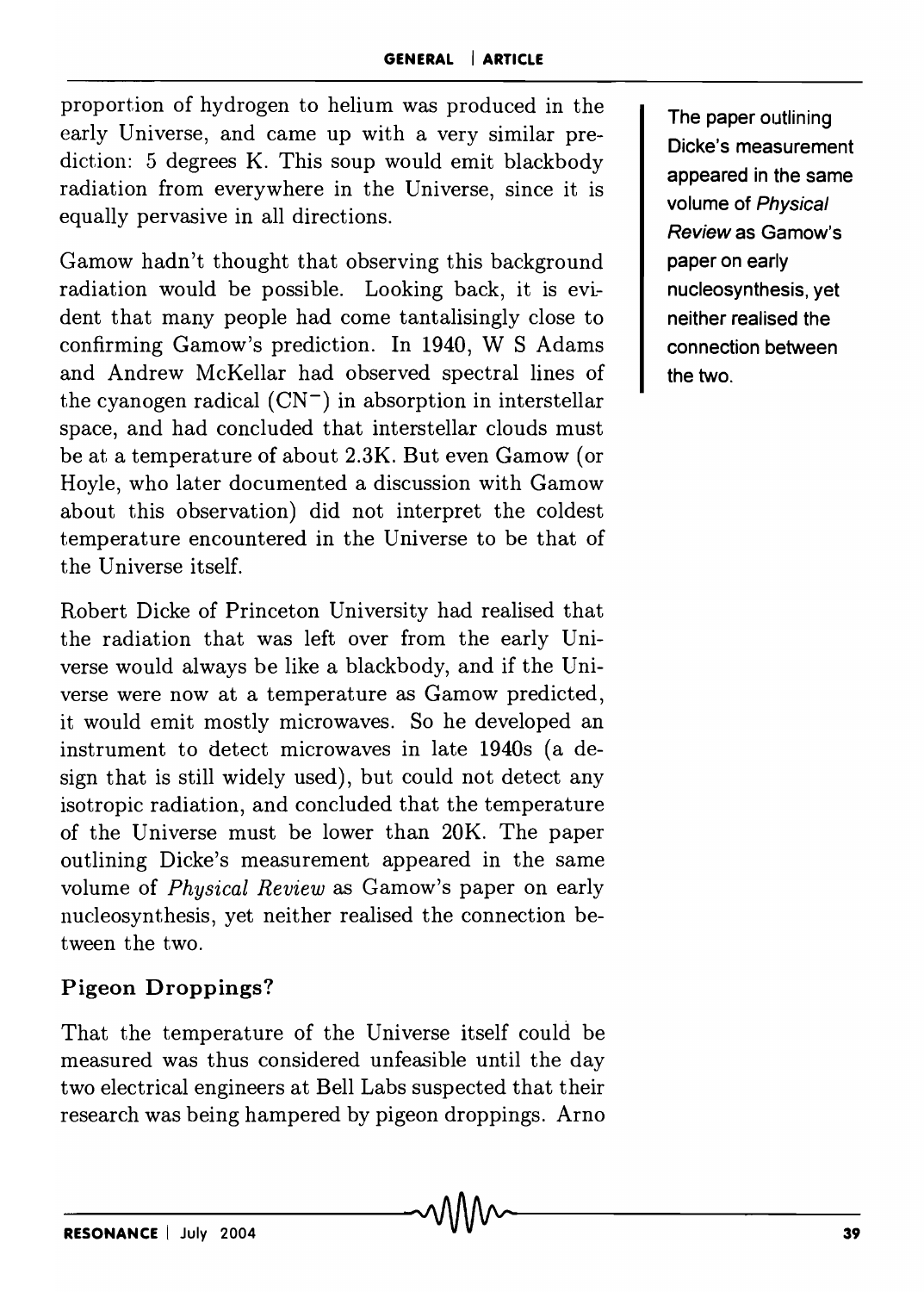One of the consequences of the discovery of the CMBR was that it proved to be the demise of the popular steadystate theory.

Penzias and Robert Wilson had been experimenting with inter-continental telephone transmission using the earliest of communication satellites (the Echo series of metalcovered high-altitude balloons). They found that there was a static radio hiss they could not get rid of, no matter which direction they pointed their antenna to. They suspected the pigeon droppings.

Another interpretation was that there was an all-pervasive radiation that came from a blackbody of temperature 3K, which sounded too weird to them. Unaware that they were the first people to have detected the Universe, Penzias called the Chairman of Physics at Princeton University, 30 km away, who happened to be a man called Robert Dicke.

The Nobel Prize for detecting the remnant of the primordial soup, or what is now known as the Cosmic Microwave Background Radiation (CMBR), was awarded to Penzias and Wilson. Following Gamow's suggestion, a large number of people had by then independently made estimates of the temperature, but their contribution went unrecognised.

# The CMBR - the Rosetta Stone of Modern Cosmology

One of the consequences of the discovery of the CMBR was that it proved to be the demise of the popular steady-state theory, which had no inherent way of coming up with a mechanism to produce such a remarkably uniform low-energy background radiation. On the other hand, the CMBR was a direct prediction of Gamow's theory of Universe starting off with a hot Big Bang.

In fact, the discovery of the CMBR brought together the two major contributions of George Gamow to the understanding of the origin of our Universe. It confirmed how hot the Universe had been in its early stages, and thus supported Gamow's estimates of how hydrogen and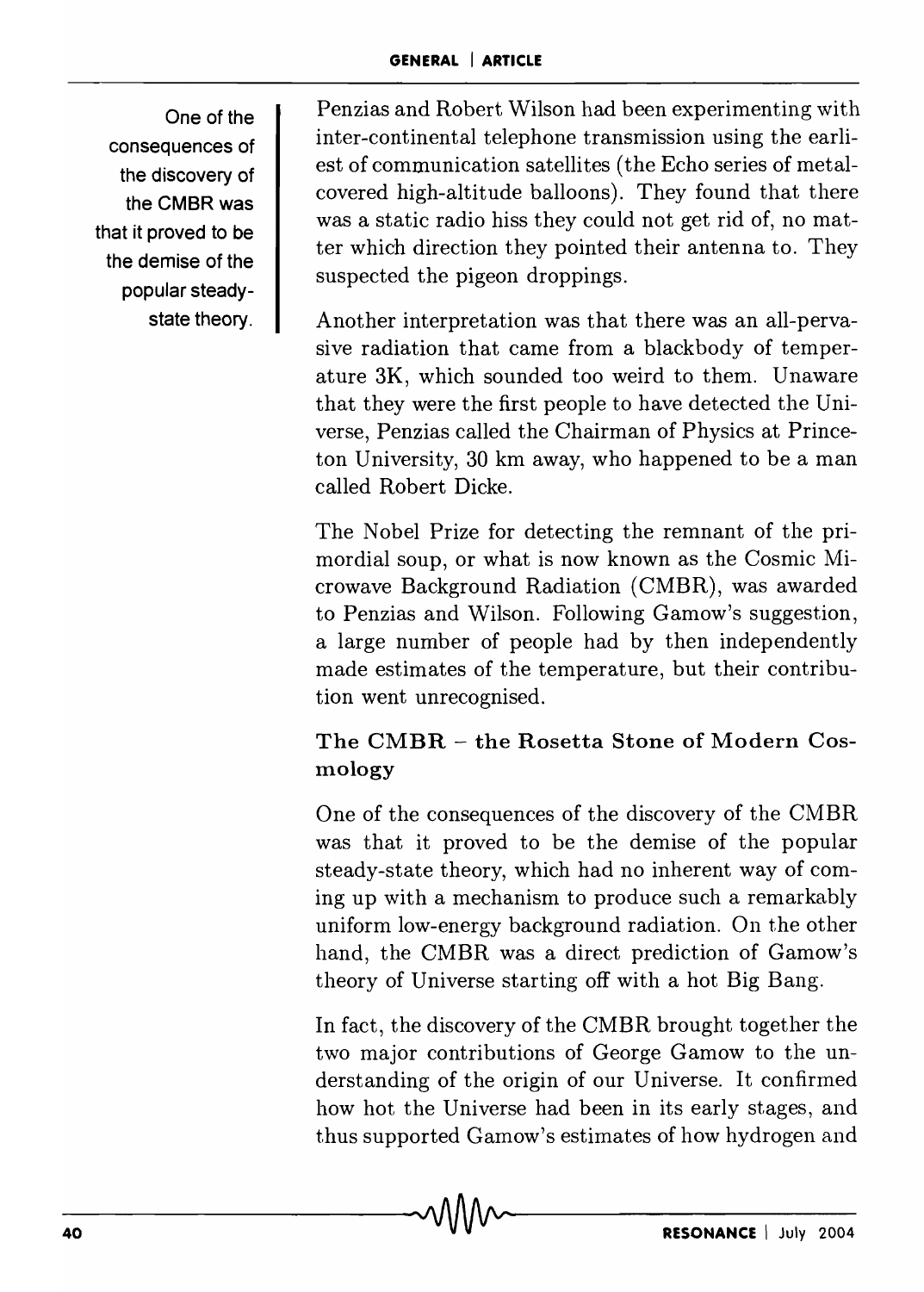helium had formed from nuclear fusion in the early Universe.

George Gamow's 1948 model of the hot Big Bang has come a long way since then. In 1980, after Gamow's death, Alan Guth introduced the idea of 'inflation', to solve the 'horizon problem', something Gamow had thought was the main worry with his model. The CMBR had turned out to be too uniform in all directions. How does one end of the Universe know the temperature of the end that is diametrically opposite, if light would take twice the age of the Universe to go from one end to the other?

There was also the 'flatness problem', which refers to the overall geometry of the Universe, which appears to be very nearly flat. The general curvature of the fabric of the Universe depends on its overall density. Given that the Universe has been expanding for so long and its density has been constantly dropping, the critics of the Big Bang would say, why is this that we happen to live just at the time when the Universe has turned flat? Gamow and a growing number of comologists had been uncomfortable with such a coincidence.

Had he been alive, Gamow would have been happy with Guth's elegantly simple explanation that solved both paradoxes at the same time. Guth postulated that there must have been a very rapid phase of expansion of the Universe at an early stage, which means that all of the Universe that we see now would have come from a small, causally connected chunk of spacetime. Also, the rapid inflation caused the Universe to become flat very early on (imagine how suddenly pulling a wrinkled bedsheet to many times its size would make the wrinkles vanish).

The cosmic microwave background radiation, first predicted by George Gamow, has proved to be the richest source of cosmological information for experimentalists. Recent observations of the CMBR have provided us with

Had he been alive, Gamow would have been happy with Guth's elegantly simple explanation that solved both paradoxes at the same time.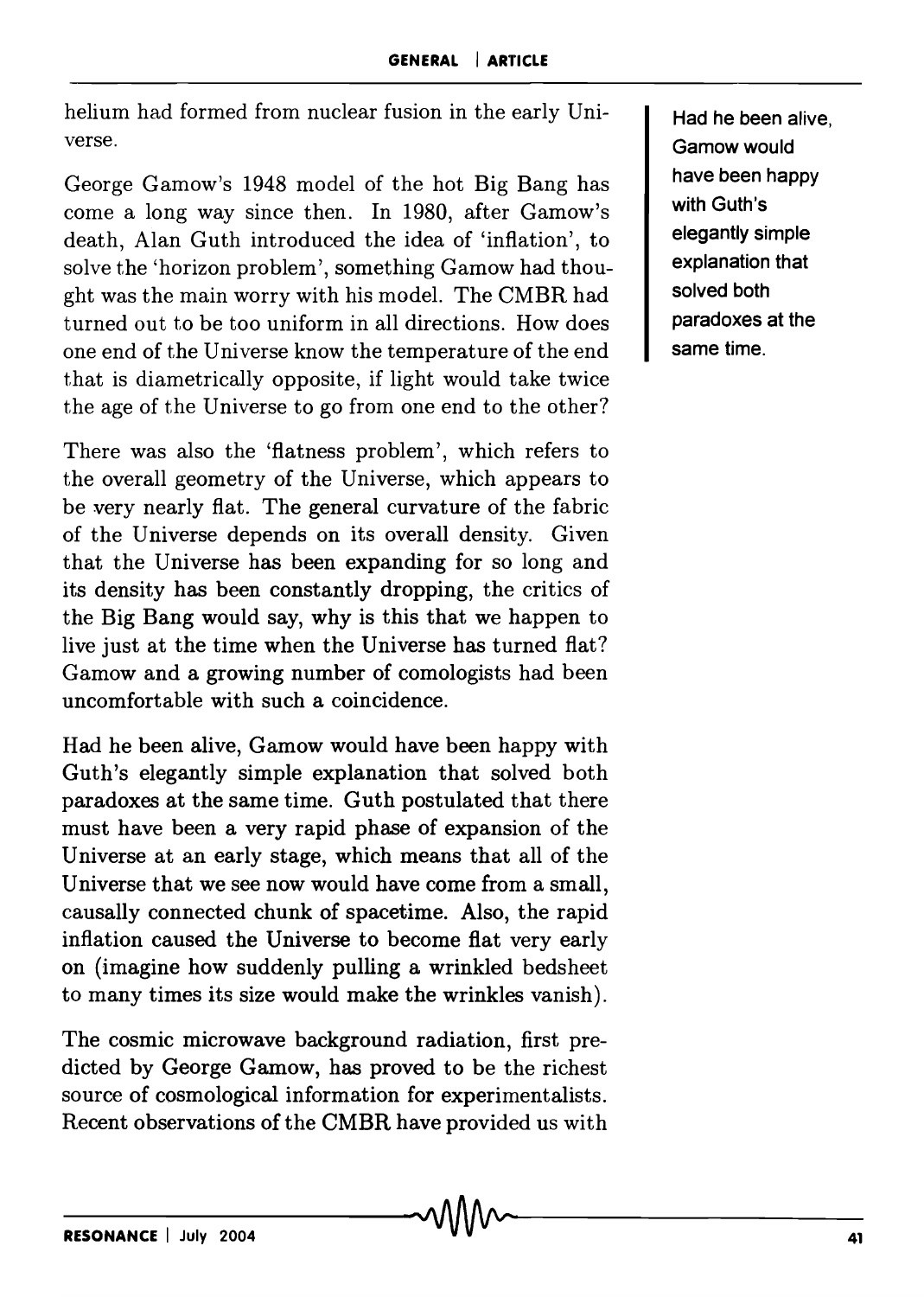Figure 1. The blackbody fit to the spectrum of the CMB.  $1.2$ 

The 'primordial soup' of the  $\frac{1}{2}$  1.0 Universe in which the hy $d$ rogen and helium were  $\frac{8}{9}$  0.8 synthesized is very cold at the present time. As Gamow had predicted, it has been now detected as the cosmic microwave background radiation, which behaves as a perfect black- 0.0 body at a temperature of 0 2.7 Kelvin.



(Picture courtesy: NASA)

#### Figure 2. The COBE monopole-dipolequadrupole map.

The CMBR is remarkably homogeneous, i.e. its temperature is the same, (to two places of decimal in Kelvin), in all directions in the sky. But our galaxy is moving with respect to it, since it is being pulled by neighbouring galaxies. This causes a 'dipole' pattern in the CMBR as seen from inside the Milky Way. After correction for it, variation in the CMB temperature is only found in the fifth decimal place, revealing the fluctuations in the primordial soup that have grown to form the structures that we see today in the Universe. (Picture courtesy: NASA)